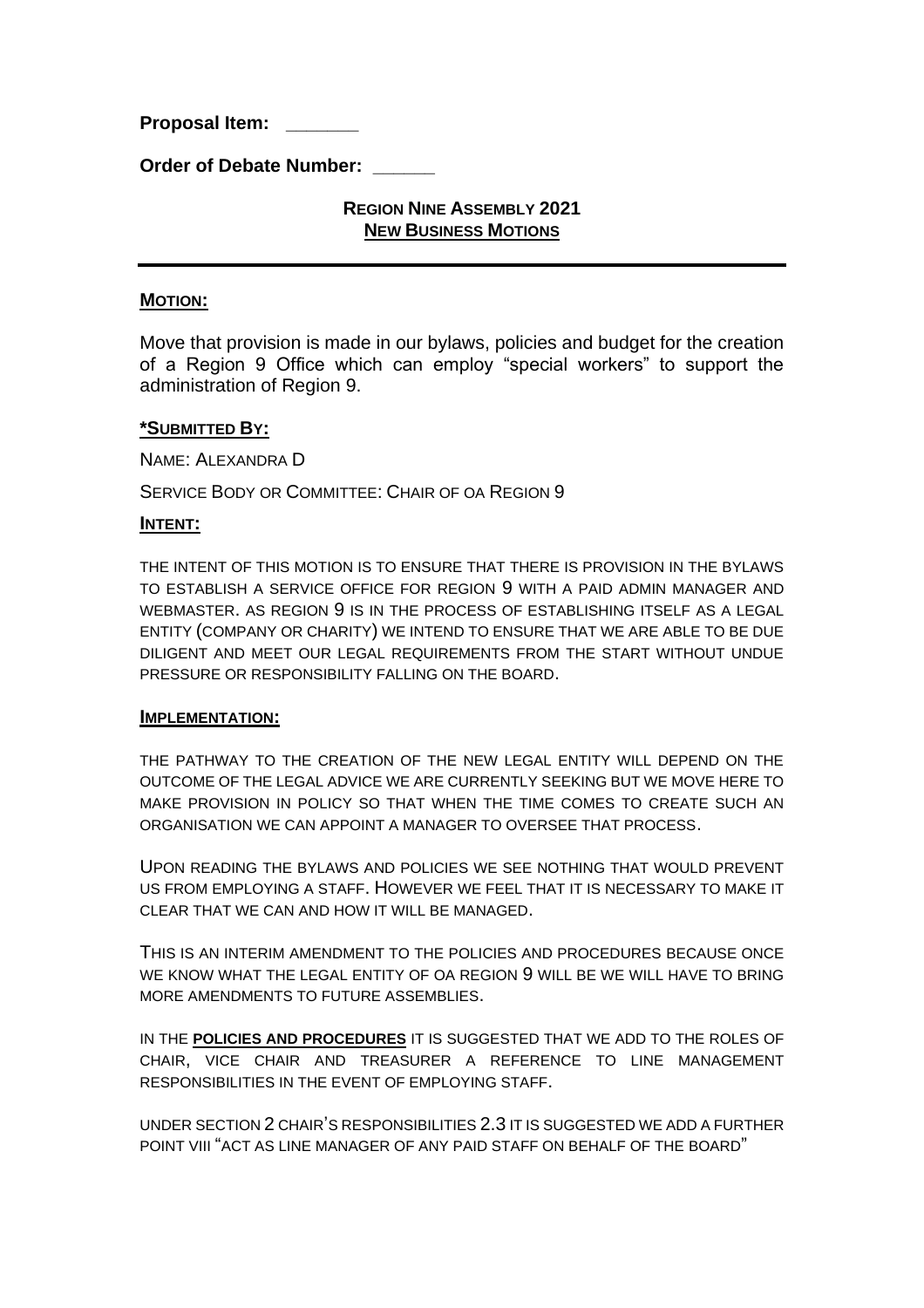UNDER SECTION 2.4 VICE CHAIR'S RESPONSIBILITIES IT IS SUGGESTED WE ADD A FURTHER POINT V "SUPPORT THE CHAIR AND THE BOARD IN THE MANAGEMENT OF ANY PAID STAFF"

UNDER 2.5 TREASURER'S RESPONSIBILITIES IT IS SUGGESTED WE ADD A FURTHER POINT IV "SUPPORT THE CHAIR AND THE BOARD IN THE MANAGEMENT OF ANY PAID STAFF" AND POINT V "LIAISE WITH PAID STAFF ON MATTERS OF FINANCE"

UNDER 2.6 SECRETARY'S RESPONSIBILITIES IT IS SUGGESTED WE ADD A FURTHER POINT G "SUPPORT THE CHAIR AND THE BOARD IN THE MANAGEMENT OF ANY PAID STAFF"

UNDER 2.7 COMMUNICATIONS OFFICER RESPONSIBILITIES IT IS SUGGESTED WE ADD A FURTHER POINT F. "SUPPORT THE CHAIR AND THE BOARD IN THE MANAGEMENT OF ANY PAID STAFF" AND POINT F1 "ACT AS LIAISE WITH PAID STAFF ON MATTERS OF TECHNOLOGY AND COMMUNICATIONS"

# **COST:**

There is no cost to changing the policies; it simply demonstrates that the Assembly has acknowledged the changes that are coming up and have adequately delegated the responsibility of managing these changes to the Board. And that anyone standing in positions on the Board also are aware of the changes coming up and take on that responsibility fully informed.

### **RATIONALE:**

OA REGION 9 CURRENTLY DOES NOT HAVE A LEGAL ORGANISATIONAL STATUS (IN THE USA THE REGIONS ARE REGISTERED AS 501C NON-PROFIT ORGANISATIONS. REGION 9 COVERS EUROPE, MIDDLE EAST, AFRICA AND PARTS OF ASIA BUT THE BANKING ARRANGEMENTS ARE IN THE UNITED KINGDOM. WE ARE BLESSED TO HAVE A BUSINESS BANK ACCOUNT WITH NATWEST BANK IN THE UK DESPITE NOT HAVING ANY LEGAL STANDING AS AN ORGANISATION. WE USED TO BE REGISTERED AS AN "UNINCORPORATED GROUP" BUT OUR INCOME NOW FAR EXCEEDS THE SCOPE OF SUCH AN ORGANISATION. SO THE BOARD OF REGION 9 ARE IN THE PROCESS OF APPOINTING A LEGAL ADVISOR TO HELP US DETERMINE THE BEST COURSE OF ACTION AND THE MOST APPROPRIATE LEGAL CONSTITUTION (EG COMPANY, CHARITY) FOR US TO BE IN LINE WITH THE REQUIREMENTS OF THE TAX BODY IN THE UK WHERE WE BANK.

HISTORICALLY THERE HAS BEEN A HIGH TURNOVER OF OFFICERS ON THE REGION 9 BOARD FOR A VARIETY OF REASONS BUT IT IS NOT EASY TO GET FELLOWS TO UNDERTAKE SUCH INVOLVED SERVICE AND COMMIT FOR THE DURATION OF THEIR TERM. ONCE WE BECOME A LEGALLY CONSTITUTED ORGANISATION A TURNOVER OF BOARD MEMBERS WOULD PRESENT A RISK TO BUSINESS CONTINUITY AND THE RESPONSIBILITY OF BEING ON THE BOARD OF A LEGAL ENTITY MIGHT DISCOURAGE FOLKS FROM GIVING SERVICE IF THERE WAS NO ONE MANAGING IT.

THE INTENT IS TO CREATE A REGION 9 OFFICE AND EMPLOY STAFF TO MANAGE REGION 9'S DUE DILIGENCE REGARDING THE REPORTING REQUIREMENTS TO THE UK GOVERNMENT, HMRC AND TO PROVIDE A CO-ORDINATED ADMINISTRATIVE SUPPORT TO